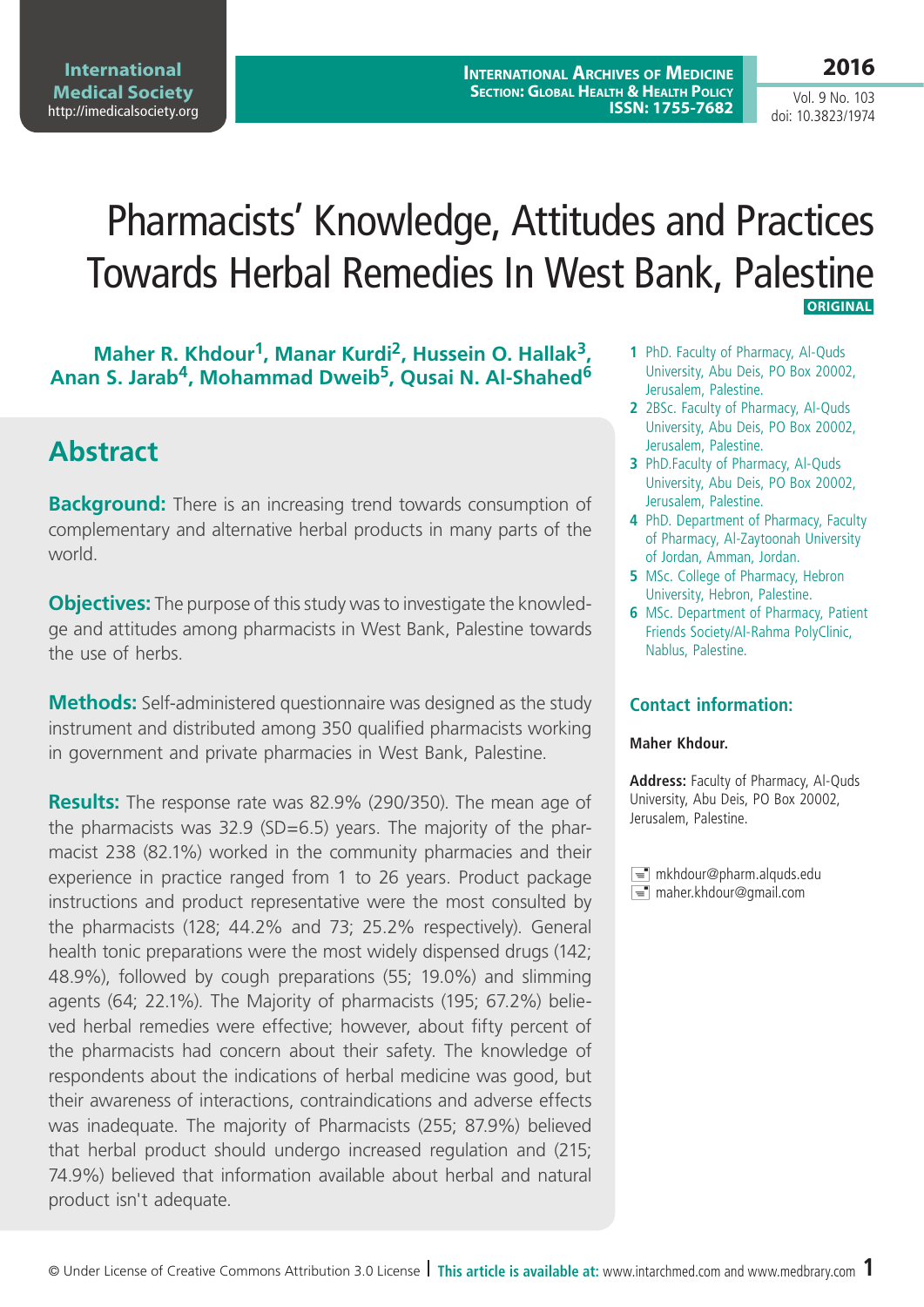**2016** Vol. 9 No. 103 doi: 10.3823/1974

**Conclusion:** Many pharmacists in Palestine believed that herbal remedies were an effective alternative therapeutic option. Continuing education programs, for practicing pharmacists, in herbal medicine should be encouraged. This would enable pharmacists to provide competent, effective and holistic patient care.

**Keywords**

Pharmacists, Attitude, Knowledge, Herbal, West Bank, Palestine.

## **Introduction**

The use of herbal medicines and natural health products by public are increasingly drawing the attention of regulators, researchers, and health professionals due to high levels of consumption Worldwide last decade [1]. This trend is also observed among the general practitioners who are now more interested and inclined towards the use of herbal drugs for the treatment of some common ailments [2].

In Palestine, there are numerous medicinal plants described for treatment of many diseases. Herbal medicine is considered an integral part of the Palestinian culture and plays a pivotal and indispensable role in the current public healthcare. The hills and mountains of Palestine are covered with more than 2600 plant species of which more than 700 are noted for their uses as medicinal herbs or as botanical pesticides [3].

Self-medication with conventional medicine is a common practice among Palestinian population along with concomitant use of herbal medicine. This is an area of great concern due to its potential for drug-herb interactions [4]. Moreover; several incidents of adulteration of herbal medicines with drug active ingredient, poor product quality, side effects and drug interactions is also reported from the region [5].

Since pharmacists are in the ideal position to provide patients with evidence-based information about their conventional and herbal remedies [6, 7], they are continuously challenged in terms of the knowledge they possess regarding the use, contraindications, safety, efficacy, drug-herb interactions and adverse effects of herbal medicines. Ensuring updated knowledge with respect to the correct use of herbal medicine from a pharmacist's perspective will, therefore, they are more queries from patients about herbal products than ever before [8]. Pharmacists also have the knowledge and experience to help patients determine when self-medication is appropriate and when the expertise of another healthcare provider is needed [9].

No studies designed to evaluate the current level of herbal medicine knowledge of pharmacists in Palestine. The main purpose of this study is to analyze pharmacists' knowledge, Practice and attitude towards dispensing of herbal products and to assess their perception towards the use of such products. The study also intends to address the existing potential of pharmacists to fill the role as information provider for patients who consume herbal products. In addition, this survey is intended to inform pharmacy regulators' and educators' decision making around this topic.

## **Methods**

#### **Study design, settings and study subjects**

This is a cross-sectional study that was conducted in four of the largest cities in Palestine; Ramallah, Hebron, Bethlehem and Nablus. The study commenced in December 2014 and continued for 3 months. A total of 290 pharmacists were included in the study based on their geographical distribution (i.e north, middle, and north), with a response rate of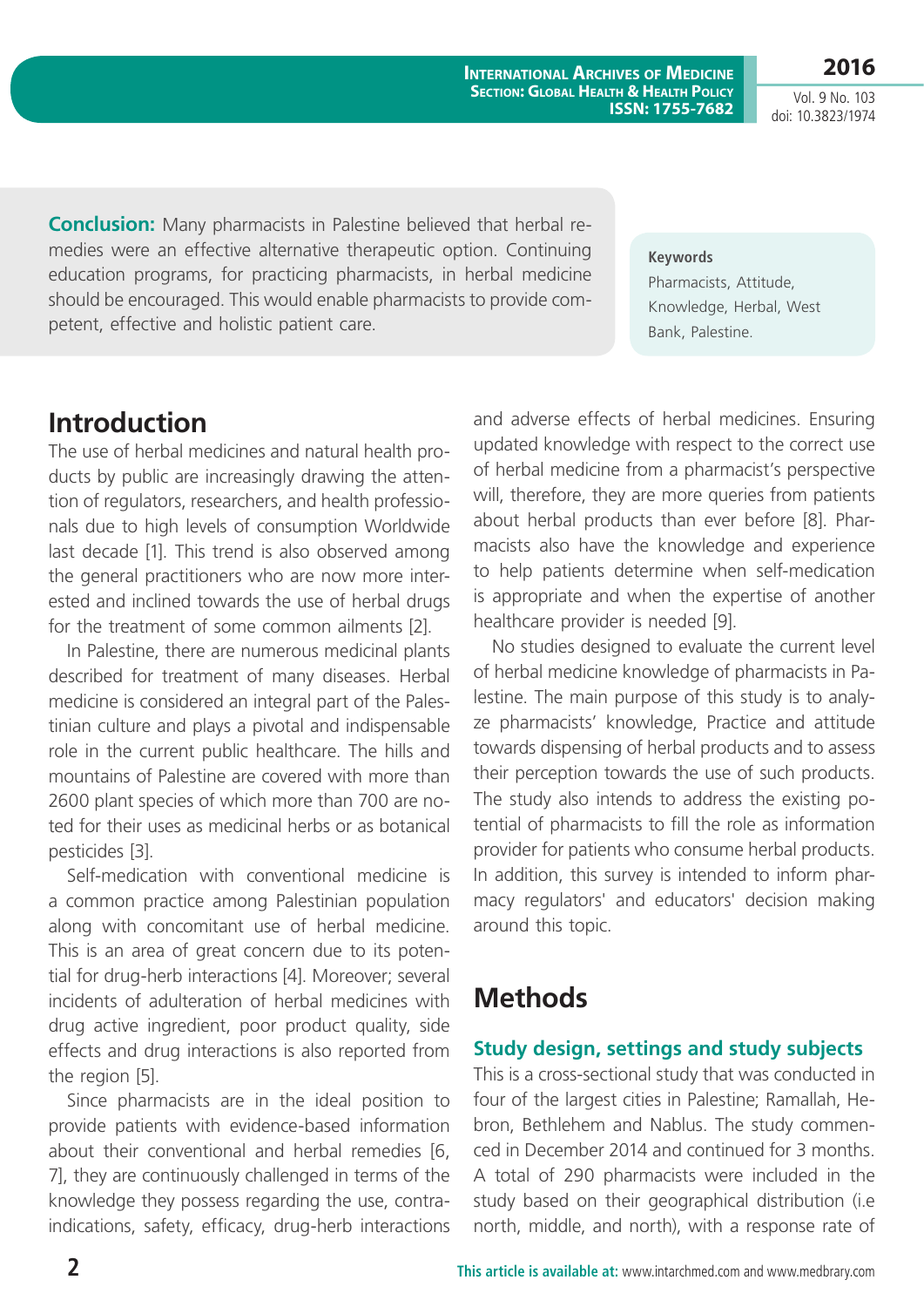**2016** Vol. 9 No. 103

doi: 10.3823/1974

82.9%. Pharmacists from all specialties working in hospitals, independent and chain pharmacies were enrolled in the study after obtaining an informed consent. A typical pharmacy in Palestine is usually operated by 1 licensed pharmacist and an assistant who work for about 8–12 hours per day, 6 days a week. Those who were not willing to participate or did not return the questionnaire within the stipulated time were excluded.

#### **Questionnaire**

The content of the questionnaire was reviewed by four research experts for face validity, and it was piloted with 12 pharmacists in order to judge the time needed for administration and to test for clarity and logical flow. Questions was designed using the precedence set by similar studies [10, 11, 12]. To obtain details of the participant's information. There were two sections. The first section requested details of the participant's demographic information, such as age, gender, education level, and employment status. In the second section, the questionnaire included open-ended and closed questions about the participant's current practice, behaviors towards and knowledge about use of herbal remedies.

#### **Data collection and ethical consideration**

The questionnaire was administered to participants by 4 final-year Pharmacy students who had been trained in interview techniques and who were supervised by the research staff. The study was approved by a Local Ethics Committee and all participants signed their informed consent. A written consent form was obtained from each participant who wished to participate in the study. Participants were told that all information provided was completely confidential and the results would be presented anonymously.

SPSS software for statistical analysis was used. Descriptive statistics such as frequency distributions were obtained. Data were analyzed using SPSS v. 19.0. Categorical variables were described using frequency distribution and percentages. Mean and standard deviation were calculated for age variables and median for experience.

## **Results**

A total of 350 registered pharmacy practitioners were approached. Only 303 responded to the survey with 290 pharmacy practitioners having all questions completely answered. The average response rate was 82.9%. The demographics of the respondents are presented in **Table 1**. The mean age of the pharmacists was 32.9 (SD=6.5) years, with varying degree of education; 5.8% with diploma, 76.9% with Bachelor degree in Pharmacy, 11.0% with Master Degree; 4.2% with Pharm. D. and only 2.1% with Ph.D. More females were responded to the questionnaire than males (58.9% vs 41.1%). The majority of the pharmacists (67.9%) worked in the community pharmacies and their experience in practice ranged from 1 to 26 years, the median years of experience were 6.8 years.

**Table 1.** Demographic information for participated Pharmacists (n=290).

| <b>Variables</b>      | Frequency (%) |
|-----------------------|---------------|
| Age (in years)        |               |
| $20 - 29$             | 149 (51.3)    |
| 30-39                 | 102 (35.1)    |
| >40                   | 32 (11.0)     |
| Average (mean, SD)    | (32.9, 5.8)   |
| Gender                |               |
| Female                | 171 (58.9)    |
| Male                  | 119(41.1)     |
| Experience (in years) |               |
| $\leq 5$              | 62(21.2)      |
| $5 - 10$              | 151 (52.3)    |
| >10                   | 77(26.5)      |
| Degree of education   |               |
| Diploma               | 17(5.8)       |
| Bachelor degree       | 223 (76.9)    |
| Master degree         | 32 (11.0)     |
| Pharm D degree        | 12(4.2)       |
| PhD degree            | 6(2.1)        |
|                       |               |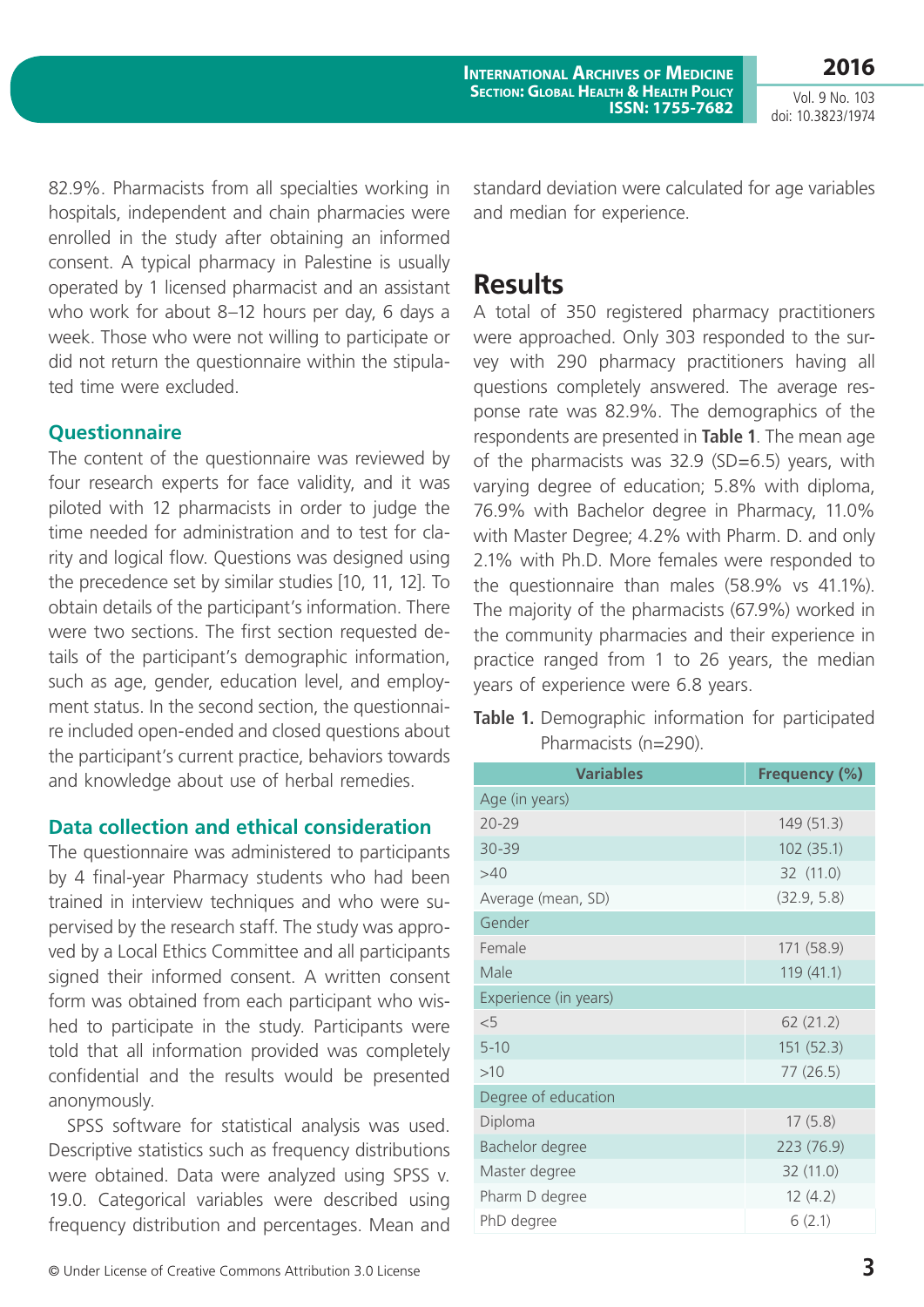| <b>Variables</b>                                          | Frequency (%) |  |  |  |  |
|-----------------------------------------------------------|---------------|--|--|--|--|
| <b>Employment status</b>                                  |               |  |  |  |  |
| Community Pharmacy                                        | 197 (67.9)    |  |  |  |  |
| <b>Hospital Pharmacy</b>                                  | 67(23.1)      |  |  |  |  |
| pharmaceutical industry                                   | 12(4.0)       |  |  |  |  |
| sales and marketing                                       | 8(3.0)        |  |  |  |  |
| Academic                                                  | 6(2.0)        |  |  |  |  |
| Categories of drugs that are most commonly dispensed      |               |  |  |  |  |
| Cough preparations                                        | 55 (19.0)     |  |  |  |  |
| General Health Tonic                                      | 142 (48.9)    |  |  |  |  |
| Slimming agents                                           | 64 (22.1)     |  |  |  |  |
| Others (Insomnia, Low Mood, children<br><i>immunity</i> ) | 29 (10.0)     |  |  |  |  |
| Source of information                                     |               |  |  |  |  |
| Product package instructions                              | 128 (44.2)    |  |  |  |  |
| product representatives                                   | 73 (25.2)     |  |  |  |  |
| Formal pharmacy education                                 | 63(21.7)      |  |  |  |  |
| Via the Internet                                          | 26(8.9)       |  |  |  |  |

**Figure 1:** General Opinion of community pharmacists to the effectiveness, safety and dispensing.



According to pharmacists' opinions; general health tonic preparations (like gensing) were the most widely dispensed drugs, followed by cough preparations (19%) and slimming agents (22.1%). About two thirds of pharmacists believed herbal remedies were effective or very effective, despite the finding that about fifty percent of the pharmacists had concern about their safety. About fifty of Pharmacists (52.0%) considered the mode of dispensing of herbal products to be both over the counter (OTC) and prescription only medicines, 18.0% reported it is prescription-only-medicines (POM), and 30% reported it is over-the-counter **Figure 1**.

According to the current practice of dispensing of herbal products from Palestinian pharmacies; herbal products were reportedly dispensed "always" or "frequently" by 52.0% of pharmacists from their pharmacies. However only 44.1 % of the respondents reported providing "always" patient advice on the safe use of herbal products and 45.9% of the respondents reported frequent receiving inquiries ' always' or 'often' regarding the use of herbal medicine. A total of 90 pharmacists believed that mostly middle aged customers seek counseling on herbal drugs and only 8% responded "always use of herbal products for self- treatment **Table 2**.

Pharmacists' beliefs and attitudes toward herbal products were assessed. Almost 71.0% of the respondents agreed or strongly agreed on the be-

**Table 2.** Pharmacists' current practice with regard to herbal products (n=290).

|                                                                             | Frequency (%)                  |                          |                                   |               |
|-----------------------------------------------------------------------------|--------------------------------|--------------------------|-----------------------------------|---------------|
|                                                                             | <b>Always</b><br>more frequent | <b>Often</b><br>frequent | <b>Sometimes</b><br>less frequent | <b>Rarely</b> |
| Do you dispense herbal products from your pharmacy                          | 52 (17.9)                      | 99 (34.1)                | 113(39.0)                         | 26(9.0)       |
| Do you advise consumers on safe use of herbal<br>medicine                   | 128(44.1)                      | 84 (29.0)                | 46 (15.9)                         | 32(11.0)      |
| Do you get inquiries from consumers regarding the<br>use of herbal medicine | 46(15.9)                       | 87 (30.0)                | 116(40.0)                         | 41(14.1)      |
| Have you ever used herbal medicines for self-<br>treatment before           | 23(7.9)                        | 75 (25.9)                | 136 (46.9)                        | 56 (19.3)     |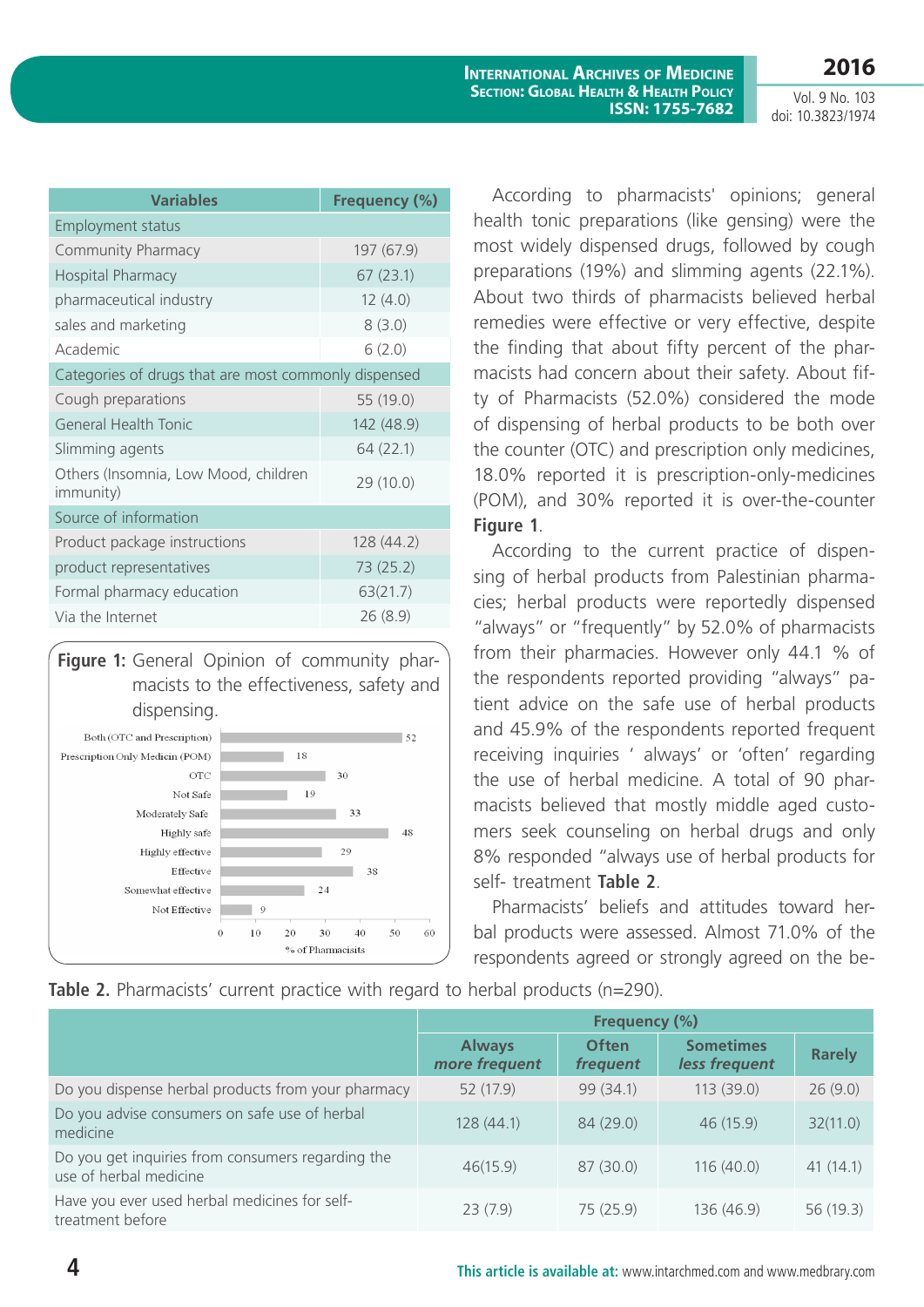|                                                                          | Frequency (%)            |              |                |                 |                                    |
|--------------------------------------------------------------------------|--------------------------|--------------|----------------|-----------------|------------------------------------|
|                                                                          | <b>Strongly</b><br>agree | <b>Agree</b> | <b>Neutral</b> | <b>Disagree</b> | <b>Strongly</b><br><b>Disagree</b> |
| herbal medicines have beneficial effect                                  | 26(8.9)                  | 180(62.0)    | 44(15.1)       | 32(11.0)        | 8(3.0)                             |
| Herbal product should undergo increased regulation                       | 64(22.1)                 | 191 (65.9)   | 26(9.0)        | 6(2.0)          | 3(1.0)                             |
| Information available about herbal and natural<br>product isn't adequate | 112(38.6)                | 103(35.5)    | 46 (15.9)      | 17(5.9)         | 12(4.0)                            |
| herbal medicines have less side effects than<br>conventional medicines   | 43(14.8)                 | 147(50.7)    | 85(29.3)       | 8(2.8)          | 7(2.4)                             |
| Study of herbals should be mandatory in pharmacy<br>curriculum           | 95 (33.8)                | 168 (57.9)   | 6(2.1)         | 12(3.1)         | 9(3.1)                             |

#### **Table 3.** Pharmacists' perception towards the use of herbal products (n=290).

**Table 4.** Pharmacists' knowledge of indications, precautions and interactions of selected herbs (n=290).

| <b>Herbs</b>     | <b>Statement</b>                                                                               | % correct answer |
|------------------|------------------------------------------------------------------------------------------------|------------------|
| Arnica tincture  | Indication: minor skin irritation and bruises                                                  | 200(69.0)        |
| Ginseng          | Indication: non-insulin-dependent diabetes mellitus, colds and flu and erectile<br>dysfunction | 208(71.7)        |
| Ginger           | Indication: motion sickness and pregnancy-associated nausea and vomiting.                      | 254 (87.6)       |
| Chamomile        | Indication: inflammation, anxiety and insomnia                                                 | 256 (88.3)       |
| St John's wort   | Interaction: oral contraceptives (reduces efficacy)                                            | 133 (45.9)       |
| Ginkgo biloba    | Interaction: aspirin (inhibits platelets and increases the risk of bleeding)                   | 137(47.2)        |
| Echinacea        | Dose: 2-3 ml standardized tincture extract three times daily for 7 to 10 days                  | 236 (81.4)       |
| <b>Echinacea</b> | Liver toxicity: It should be avoided in combination with leflunomide and<br>methotroxate       | 202 (69.7)       |
| Valerian         | Should be used cautiously in patients using benzodiazepines                                    | 203(70.0)        |
| Maca root        | Should be avoided in patients with goiter                                                      | 135 (46.6)       |
| Ginseng          | Interaction with oral hypoglycemic agents and aspirin                                          | 178(61.4)        |

neficial effects with the use of herbal medicines, while the majority 88.0% agreed that herbal product should undergo increased regulation. About two thirds respondent (65.5%) agreed on the fact that herbal medicines have less side effects than conventional medicine, however, only 5.2% of the respondents disagreed or strongly disagreed. The majority 74.1% strongly agreed or agreed that information available about herbal and natural product isn't adequate **Table 3**.

The leaflet insert in the herbal medicines (44.2%), followed by product representative (25.2%), formal pharmacy education (21.7%) and via internet (8.9%) were the major sources of information consulted about herbal Products **Table 1**

Nine herbal drugs namely Arnica tincture, Ginseng, Ginger, Chamomile, St John's wort, Ginkgo biloba, Echinacea, Valerian and Maca root were selected to evaluate the pharmacists knowledge about the safety of herbs **(Table 4)**. The pharmacists were asked 9 match questions pertaining to the therapeutic use, herb-drug interaction, adult dose and the most common side effect of the selected herbs. When participating pharmacists were asked to self-rate their knowledge about herbs the majority believed that their knowledge was good to excellent, it was observed that pharmacists had good knowledge of the therapeutic indication with a average 80.0% However, only 49.7% of the participants could recognize possible side effects and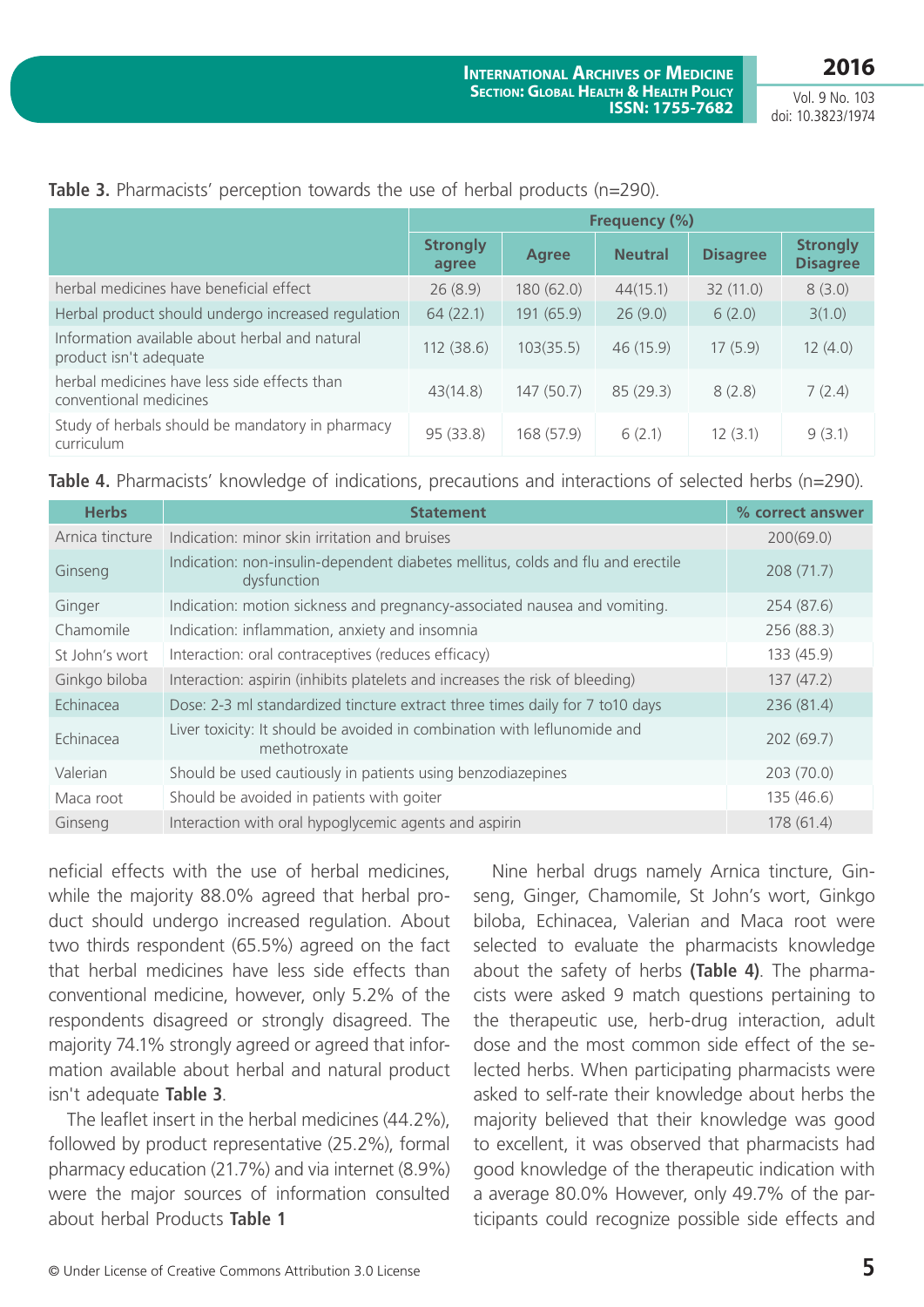| <b>Characteristics</b> | <b>Awareness of pharmacists</b><br>towards drug-herb interactions | <b>Beliefs of the effectiveness</b><br>p-value<br>herbal products |    | p-value |  |  |
|------------------------|-------------------------------------------------------------------|-------------------------------------------------------------------|----|---------|--|--|
| Age (in years)         |                                                                   |                                                                   |    |         |  |  |
| $20 - 29$              | 68                                                                |                                                                   | 65 |         |  |  |
| 30-39                  | 52                                                                | 0.11                                                              | 73 | 0.43    |  |  |
| >40                    | 44                                                                |                                                                   | 70 |         |  |  |
| Gender                 |                                                                   |                                                                   |    |         |  |  |
| Male                   | 53                                                                | 0.08                                                              | 51 | 0.02    |  |  |
| Female                 | 66                                                                |                                                                   | 78 |         |  |  |
| Experience             |                                                                   |                                                                   |    |         |  |  |
| <5 years               | 66                                                                |                                                                   | 70 | 0.61    |  |  |
| 5-10 years             | 55                                                                | 0.09                                                              | 67 |         |  |  |
| >10 years              | 46                                                                |                                                                   | 68 |         |  |  |
| Pharmacy Type          |                                                                   |                                                                   |    |         |  |  |
| Community              | 82                                                                | 0.01                                                              | 67 |         |  |  |
| Hospital               | 58                                                                |                                                                   | 72 | 0.56    |  |  |
| Degree of education    |                                                                   |                                                                   |    |         |  |  |
| Diploma                | 55                                                                |                                                                   | 70 |         |  |  |
| Bachelor degree        | 57                                                                |                                                                   | 68 |         |  |  |
| Master degree          | 80                                                                | 0.11                                                              | 61 | 0.58    |  |  |
| PhD                    | 78                                                                |                                                                   | 59 |         |  |  |

|  |  |  |  |  | Table 4. Pharmacists' knowledge of indications, precautions and interactions of selected herbs (n=290). |  |  |  |
|--|--|--|--|--|---------------------------------------------------------------------------------------------------------|--|--|--|
|--|--|--|--|--|---------------------------------------------------------------------------------------------------------|--|--|--|

drug-herb reported in the literature between the selected herbs and common drugs used in the management of chronic diseases like hypertension and diabetes **Table 4**.

Concern about drug-herb interactions and perceived effectiveness of herbal product versus demographic data were tested using cross tabulation. The community pharmacists were more aware that there are drug-herb interactions than those working in hospital pharmacies (82% vs 58%; p=0.01) and females were found to be more believe in the effectiveness of the herbal products (78% vs 51%; p=0.02) as it is shown in **table 5**.

Self- perceived knowledge and herb-drug interactions was tested using the same approach. Those pharmacists who considered themselves to be knowledgeable "very good or excellent knowledge about herbal products had more positive attitudes towards the effectiveness of these remedies and less concern about drug-herb interaction (44.1% versus 19.0%, P < 0.001)

### **Discussion**

This study was subject to limitations. Herbal and natural medicine topics remain controversial and still have potential for producing bias. Therefore caution should be considered when interpreting the results of this study. Data collection is limited to a single time point, so changes over time were not assessed. Furthermore, there may have been errors by the pharmacists in recollecting some information.

This study revealed that pharmacists` personal use of herbs in Palestine is high. This finding is similar to other studies where the use of herbal therapy among pharmacists is widespread [10, 11, 12]. In general people believe that herbal thera-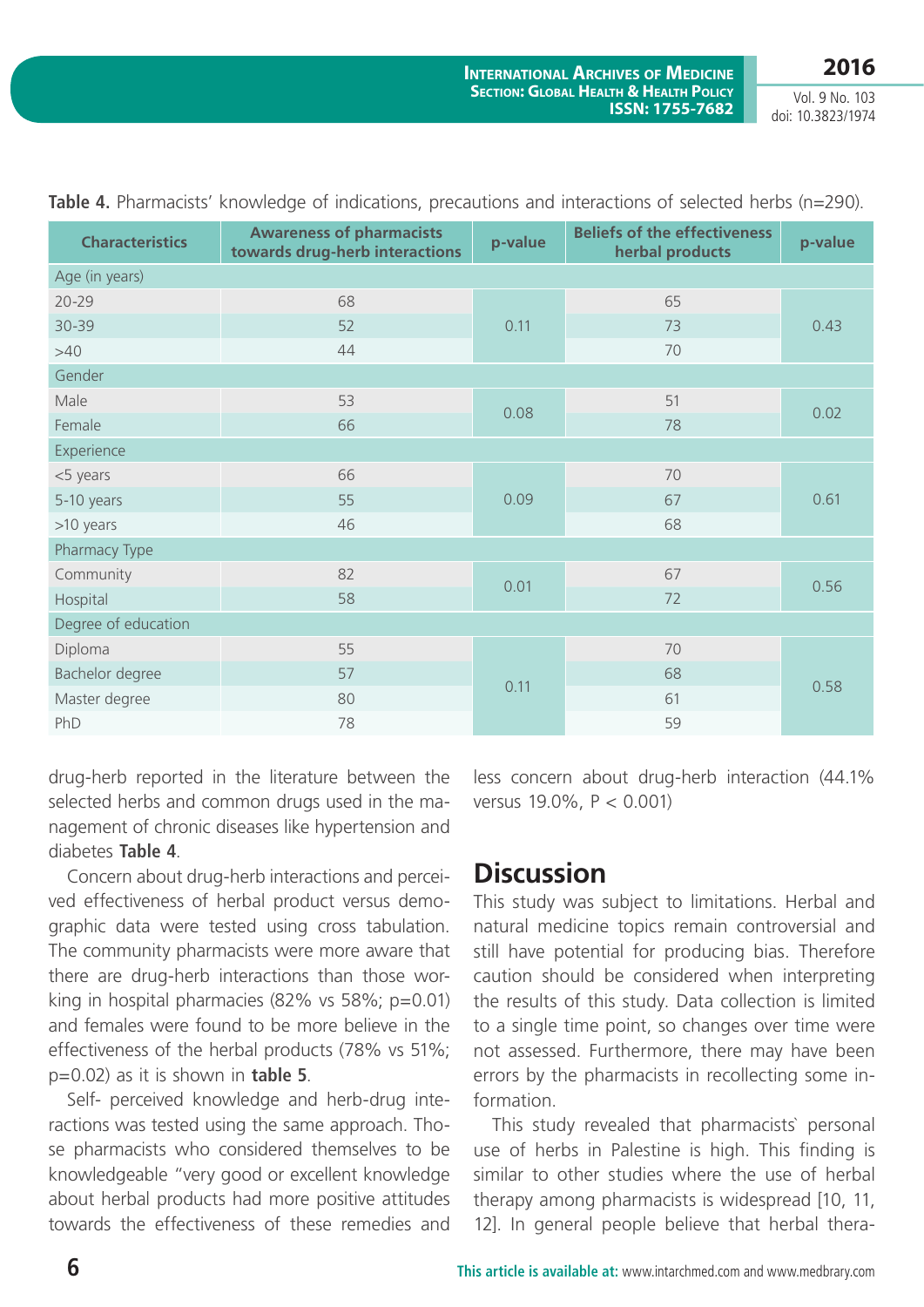**2016**

py is natural and safe than conventional products [5]. This is not always true as it is reported that some herbal medicines are potent and their safety is not as evident as people think. Also they can exert high potential drug-herb interaction when are taken in combination. Some studies reported that many patients do not inform their physicians about herbal medicines use nor do physicians ask about it [13, 14, 15].

This study revealed that pharmacists in general are well equipped with information regarding the indications for use of commonly dispensed herbs; however they are less likely to be well-informed about potential side effects and herb–drug interactions.

These results are similar to those found in neighbor countries; Abahussain et al. have found that one third of the examined pharmacists in Kuwait did not have enough information about potential interactions between herbs and conventional medicines [17]. Similarly, in 2010 a cross-sectional study was conducted among 115 community pharmacists in Saudi Arabia to detect knowledge, attitudes and practices towards herbal remedies. In general, pharmacists had poor awareness about potential herb-drug interactions, While 56% of participating pharmacists expressed concerns about the safety of herbal remedies [17]. This could be due to pharmacists not perceiving herbal products as conventional medications are, having side effects and the potential for interactions and contraindications. Now evidence based medicine and reports of interaction with herbal products in the literature can help to negate this perception of harmlessness; however, nothing will substitute for appropriate direct education in this area [8].

Use of herbal therapy together with conventional medicines is reported in USA [18]. Gulf region [10] and the Mediterranean area [19] as common practice by patients. Many herbal products found to be used in these regions have demonstrated significant adverse effects and herb-drug interactions, including increased risk of bleeding with warfarin therapy in combination with ginkgo and increased digoxin levels with St. John's wort [20, 21, 22]. It's worth noting that the prevalence of chronic illnesses such as hypertension, diabetes and cardiovascular diseases is rapidly increasing in Palestine due to a number of factors including lifestyle changes [23]. Pharmacists in Palestine need to be vigilant while counseling their patients regarding the use of herbal products with prescription medications. Patients should be informed about possible effects, side effects and drug interaction and closely monitored to achieve the therapeutic goals and outcomes.

The vast majority of pharmacists in this study are interested in getting more information and training regarding herbal products as reported in other studies [24, 25]. In addition to facts about products themselves, pharmacy school education must provide knowledge of the fundamental natural product issues (eg, safety, product quality) and, most importantly, the ability to evaluate claims regarding natural products [26, 27]. The legal and regulatory issues surrounding natural products must be included; specifically, Drug registration Authorities and committees at the Ministry of health and its impact on pharmacy practice are essential.

The other important finding was that the majority (69.4%) of participants chose package leaflet and considered sales representatives as a source of herbal information. Also the majority mainly informed on the dispensing mode of these products by the sales/ marketing representatives. This is a common practice in Palestine and these sources may not be reliable and often are not under the oversight of the regulatory authority, which may lead to potential errors in dispensing 'Prescription Only' herbal medicines, leading to high risk of adverse reactions

The main role of the pharmacists is to ensure that a patient's drug therapy is appropriately indicated, and that the most effective, safe, and convenient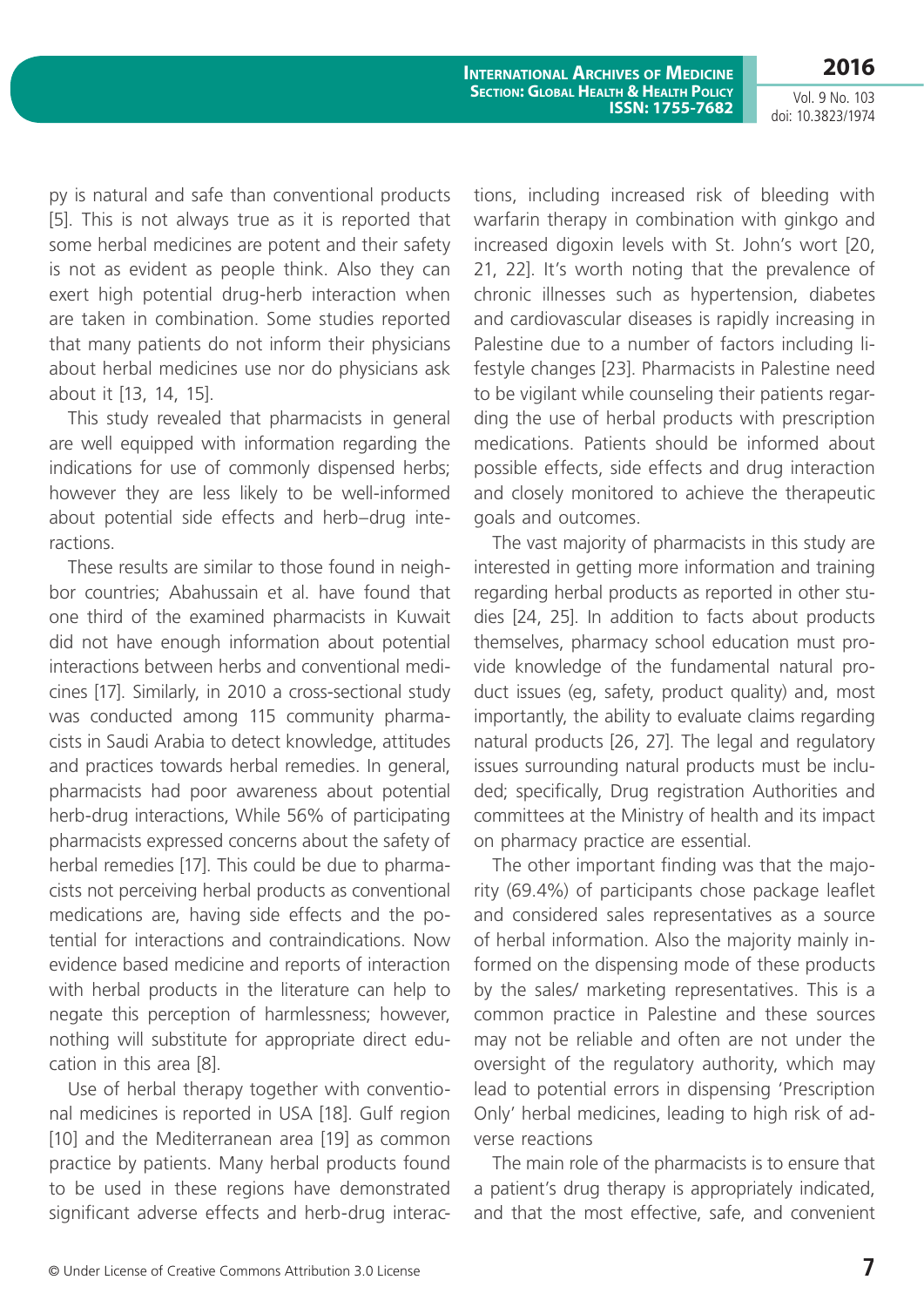Vol. 9 No. 103 doi: 10.3823/1974

**2016**

ones are used by the patient. Pharmacists can contribute enormously in drug therapy outcome and patient's quality of life by taking direct responsibility for patients' drug related needs. It is therefore essential for pharmacists to be knowledgeable on all aspects of herbal medicine to be able to provide accurate information to consumers on the safe use of herbal products. There is also an urgent need for the concerned regulatory bodies to identify a reliable source of drug information pertaining to herbal medications.

## **Conclusion**

Many pharmacists in Palestine believed that herbal remedies were an effective alternative option and a high proportion of pharmacists thought they were safe. Continuing education programs, for practicing pharmacists, in herbal medicine should be encouraged. This would enable the pharmacists to be able to advise and identify patients who are seeking alternative remedies for chronic health problems. Scientific research on and the registration of herbal medicines would further assist in providing the best possible patient care.

#### **Conflict of interest**

Non

### **References**

- **1.** Kwan, D., Hirschkorn, K., & Boon, H. U.S. Canadian pharmacists' attitudes, knowledge, and professional practice behaviors toward dietary supplements: A systematic review. BMC Complementary and Alternative Medicine. 2006; 6, 31, 1-10
- **2.** Hasan MY, Das M, Behjat S. Alternative medicine and the medical profession: views of medical students and general practitioners. East Mediterr Health J. 2000; 6(1):25-33.
- **3.** Ali-Shtayeh MS, Yaniv Z, Mahajna J. Ethnobotanical survey in the Palestinian area: a classification of the healing potential of medicinal plants. J. of Ethnopharmacology. 2000; 73, 221-232
- **4.** Khdour MR, Hallak HO. Societal perspectives on community pharmacy services in West Bank - Palestine. Pharmacy Practice. 2012; 10(1):17-24
- **5.** Al Braik FA, Rutter PM, Brown D. A cross-sectional survey of herbal remedy taking by United Arab Emirate (UAE) citizens in Abu Dhabi. Pharmacoepidemiol Drug Saf. 2008; 17:725-732.
- **6.** Kanan S., Abu-Yousef I., Gunasekar C., Abdo N. and Narasimhan. Detection and Quantification of synthetic drugs in herbal slimming formula. Eur J Sci Res. 2009; 34(3):348-357
- **7.** Khdour M, Alayasa K, Al-Shahid Q et al. Physicians' perceptions, attitudes and expectations regarding the role of hospital-based pharmacists in the West Bank, Palestine. Int J Pharm Prac.3013; 21(3):178-84
- **8.** Clauson KA, Mc-Queen CE, Sheild KM, Bryant RJ. Knowledge and attitudes of pharmacists in Missouri regarding natural products. Am J Pharm Educ.2003; 67:301-309
- **9.** Khdour M, Anan S. Jarab, Heba O. Adas, et al. Identification of Drug-Related Problems: A Prospective Study in Two general Hospitals. Current Clinical Pharmacology. 2012; 7:276-281
- **10.** Al-Awamy BH. Evaluation of commonly used tribal and traditional remedies in Saudi Arabia. 2001; Saudi Med J. 22(12):1065-8
- **11.** Naidu S, Wilkinson JM. Attitudes of Australian pharmacists toward complementary and alternative medicines. Ann Pharmacother. 2005; 39:1456-61
- **12.** Brown CM, Barner JC, Shah SJ. 2005 Community pharmacists' actions when use complementry and alternative therapies with medications. J Am Pharm Assoc.2005; 45:41-7.
- **13.** Bennett J, Brown CM. Use of herbal remedies by patients in a health maintenance organization. J Am Pharm Assoc.2000; 40:353-8.
- **14.** Cockayne NL. Health professionals rarely record history of complementary and alternative medicines. British Journal of Clinical Pharmacology. 2005; 59(2):254-258.
- **15.** Coon JT and Ernst E. Panax ginseng: a systematic review of adverse effects and drug interactions. Drug Safety. 2002; 25(5):323-344.
- **16.** Abahussain NA. Pharmacists' attitudes and awareness towards the use and safety of herbs in Kuwait. Pharmacy Practice. 2007; 5(3):125-129.
- **17.** Alkharfy, K.M. Community pharmacists' knowledge, attitudes and practices towards herbal remedies in Riyadh, Saudi Arabia. East Mediterr Health. 2010; 16(9): p. 988-93.
- **18.** De-Smet PA. Herbal remedies. N Engl J Med.2002; 347:2046-55
- **19.** Ajaji N, Taha AZ, Al-Subaie AG. Prevalence of utilization of native medicine among primary care consumers. Saudi MedJ. 1998; 19: 551-4.